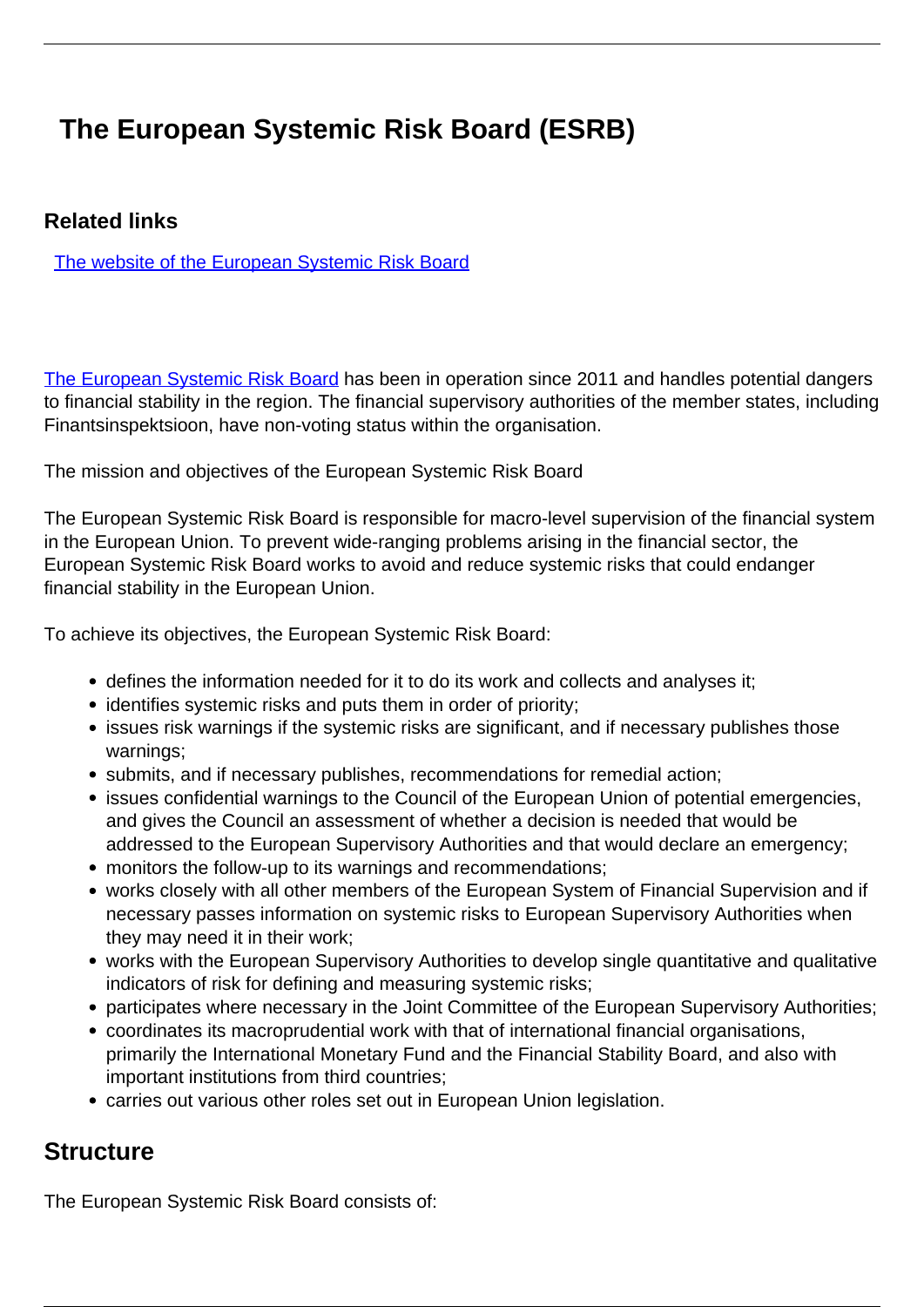- the General Board
- the Steering Committee
- the Advisory Technical Committee
- the Advisory Scientific Committee
- the Secretariat

The voting members of the **General Board** are:

- the President and Vice-President of the European Central Bank;
- heads of the central banks of the member states;
- a representative of the European Commission;
- the Chair of the European Banking Authority;
- the Chair of the European Insurance and Occupational Pensions Authority;
- the Chair of the European Securities and Markets Authority;
- The Chair of the Advisory Scientific Committee and two Vice Chairs;
- the Chair of the Advisory Technical Committee.

Non-voting members of the General Board are:

- one high-level representative from each member state, who represents the responsible supervisory authority of the country;
- the Chair of the Economic and Financial Committee (EFC).

The general board takes the decisions that are necessary for the European Systemic Risk Board to be able to do its work.

The steering committee consists of:

- the Chair and first Vice Chair of the European Systemic Risk Board;
- a Vice-President of the European Central Bank
- four general board members, who are members of the Governing Council of the European Central Bank, taking account of the balanced representation of all the member states and the balance of representation between those member states where the euro circulates and those where the euro does not circulate;
- a representative of the European Commission;
- the Chair of the European Banking Authority;
- the Chair of the European Insurance and Occupational Pensions Authority;
- the Chair of the European Securities and Markets Authority;
- the Chair of the Economic and Financial Committee;
- the Chair of the Advisory Scientific Committee:
- the Chair of the Advisory Technical Committee.

The role of the Steering Committee is to prepare the meetings for the General Board.

**The Advisory Technical Committee** consists of one representative each from:

- the central bank of each member state and from the European Central Bank;
- the financial supervisory authority of each member state;
- the European Banking Authority;
- the European Insurance and Occupational Pensions Authority;